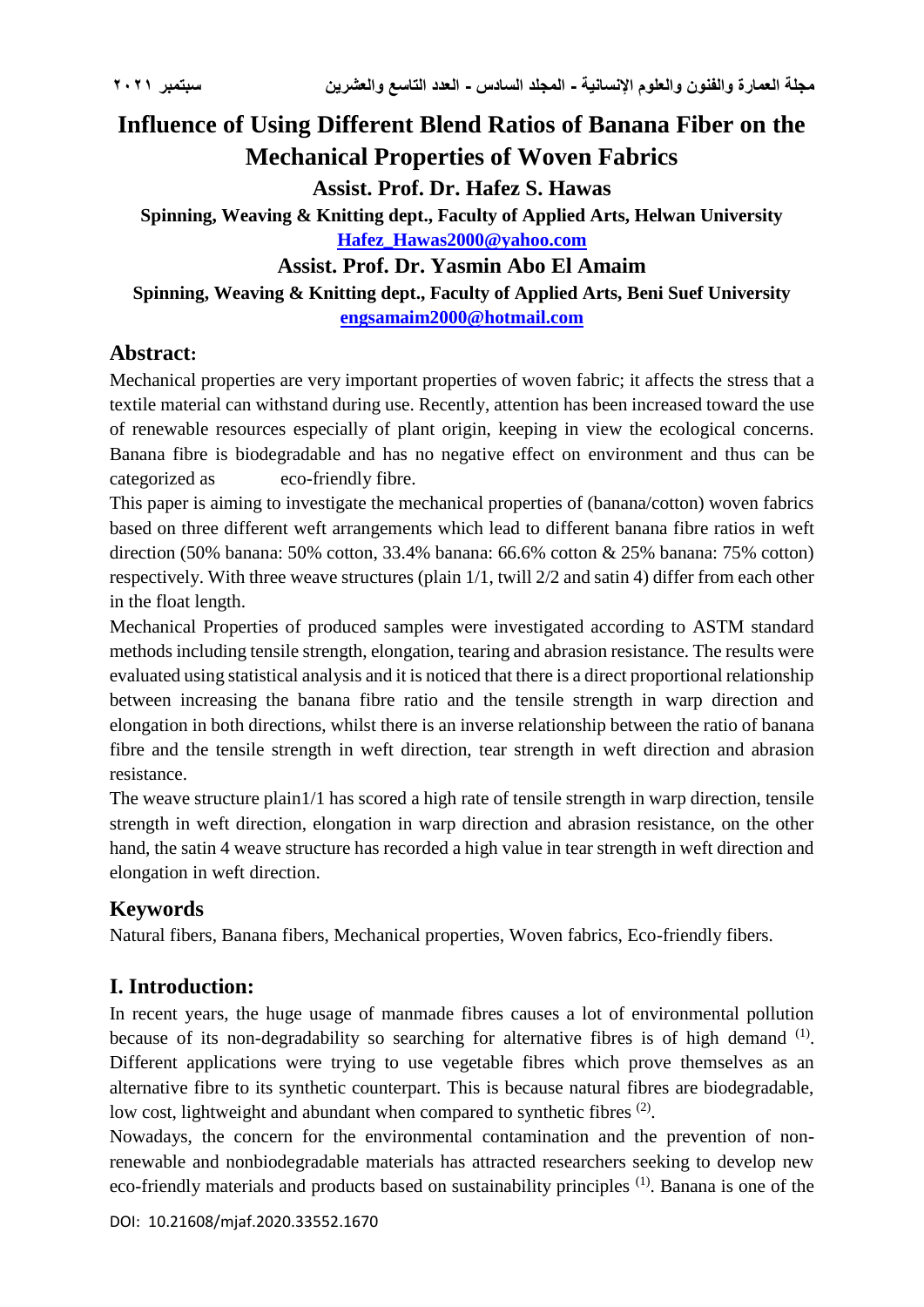rhizomatous plants and currently cultivating in 129 countries around the world. It is the fourth most important global food crop<sup>(3,4)</sup>.

Fibres may be obtained from different parts of the plant such as the bunch, stem, and leaf  $(4)$ . as shown in below figure (1). Banana fibre can be extracted from banana stem by manual, mechanical, chemical and biological methods <sup>(5)</sup>.



Now, the banana fibre is a waste materials of banana cultivation, therefore without any additional cost these fibres can be extracted for industrial purposes  $(7,1,8)$ .

Banana is one of the oldest cultivated plants, in Egypt (9). The production of banana crop reached to 1.39 million tonnes in 2018  $(10)$ .

Banana fibres can be spun using almost all the methods of spinning including ring spinning, open-end spinning, and others spinning methods  $(11)$ . In this paper mechanical properties of produced fabric using 100% cotton & blended (banana/cotton) yarns as weft materials with three different arrangements of weft picks were studied.

# **II. Materials and Methods.**

The main purpose of the present work is to study the effect of banana fiber ratio on the mechanical properties of produced fabrics.

### **2.1. Warp & Weft materials**

Warp material for all produced samples was 100% cotton with yarn count 50/2 Ne, On the other hand, 100% cotton yarn and blended yarn (50% banana: 50% Cotton) were used for the weft with yarn count 20/1 Ne, the below table (1) shows mechanical properties of weft & warp yarns. Blended yarn (50% banana: 50% Cotton) was supplied by Banfab co. Ltd, India.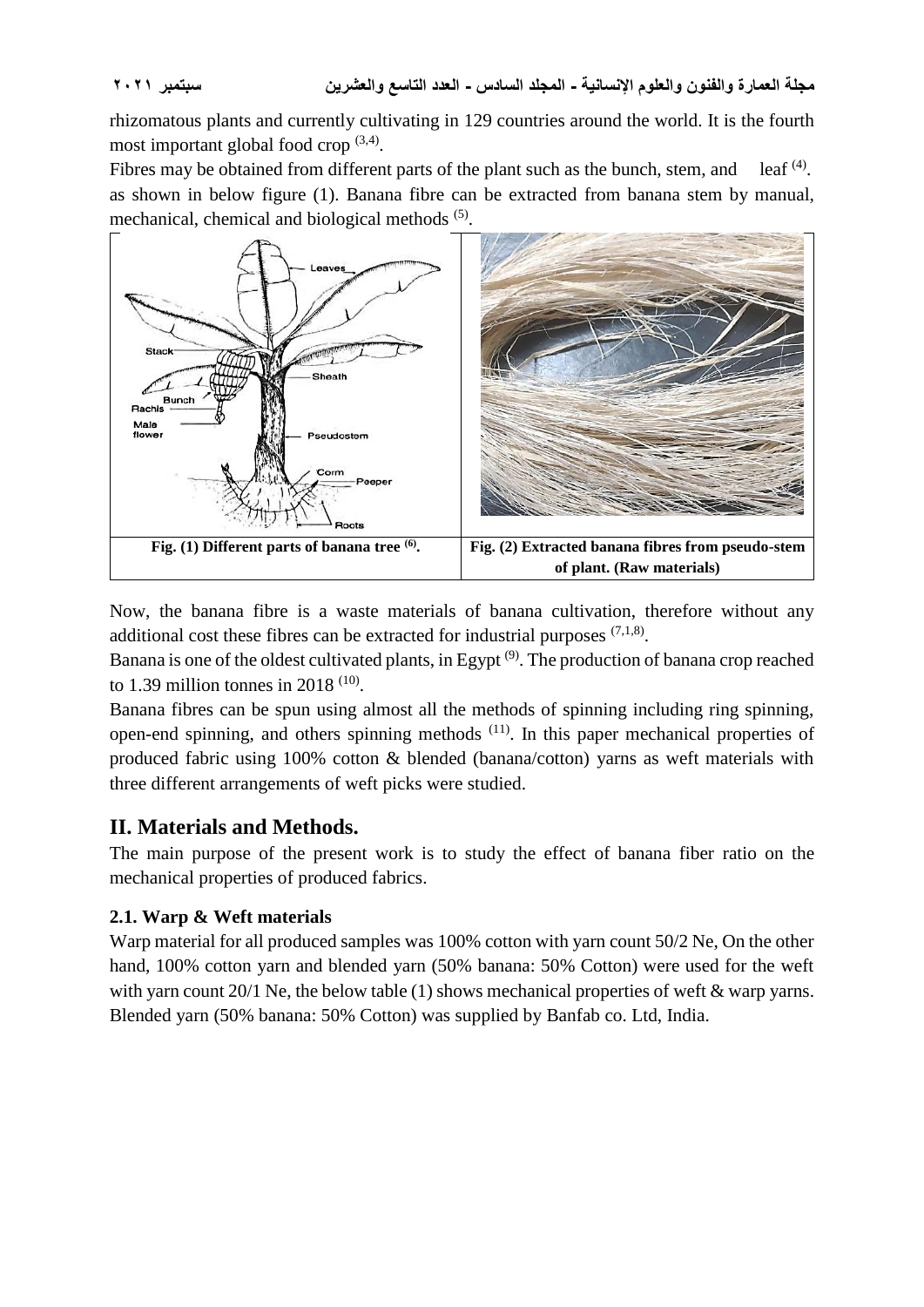| <b>Sample</b>                                   | direction | Count             | <b>Tenacity</b><br>(CN/Text) | <b>Elongation</b><br>$(\%)$ |
|-------------------------------------------------|-----------|-------------------|------------------------------|-----------------------------|
| 100% Cotton                                     | Warp      | 50/2<br>$Ne^*$    | 13.8                         | 4.6                         |
| Blended (50% Banana fiber: 50%<br>Cotton fiber) | Weft      | 20/1<br>Ne.       | 9.11                         | 5.7                         |
| 100% Cotton                                     | Weft      | 20/1<br><b>Ne</b> | 12.3                         | 4.5                         |

**Table (1) Mechanical properties of weft & warp yarns.**

**\* Note:** Yarn count test was carried out according to (ASTM D 1907-01)

**2.2. Specification of the machine used in producing the samples under study.**

The research samples were produced at textile design & technology center – faculty of applied arts, using an electronic dobby machine with the specifications shown in the table (2).

| No.            | <b>Property</b>                | <b>Specification</b> |
|----------------|--------------------------------|----------------------|
| 1              | Weft insertion device          | Rapier               |
| $\overline{2}$ | Name of Loom                   | itema-R9500          |
| 3              | Date of Manufacturing          | 2014                 |
| 4              | Manufacturing country          | Italy                |
| 5              | Speed of the machine           | 320 picks / min.     |
| 6              | Shedding device                | Dobby                |
| 7              | Name of dobby                  | Stäubli              |
| 8              | Width of warp without selvedge | 163 cm               |
| 9              | Reed used (dents per cm)       | 12 dents / cm        |
| 10             | Denting                        | 3 ends / dent        |

**Table (2) Specifications of the loom used in producing research samples** 

### **2.3. Specification of produced fabrics.**

To investigate the effect of banana fiber ratio on the produced fabrics properties, ten samples were produced by using two parameters (weft ratio & weave structure). Three different arrangement of the weft yarns were used for producing research samples which lead to a difference in the banana fiber concentration, with three weave structures (plain 1/1 & Twill 2/2 & Satin 4) as shown in table (3).

**Table (3) The operational specifications of produced samples**

| <b>Sample</b><br><b>Number</b> | Weft<br>arrangement    | <b>Weft Ratio*</b><br><b>Variable Parameter</b> | Weave<br>structure<br><b>Variable</b><br><b>Parameter</b> | Ends/cm<br><b>Constant</b><br><b>Parameter</b> | Picks/cm<br><b>Constant</b><br><b>Parameter</b> |
|--------------------------------|------------------------|-------------------------------------------------|-----------------------------------------------------------|------------------------------------------------|-------------------------------------------------|
|                                |                        |                                                 | Plain1/1                                                  |                                                |                                                 |
| $\overline{2}$                 | 1 Cotton: 1<br>Blended | 75% Cotton: 25%<br><b>Banana</b>                | Twill 2/2                                                 |                                                |                                                 |
| 3                              |                        |                                                 | Satin 4                                                   |                                                |                                                 |
| 4                              |                        |                                                 | Plain1/1                                                  |                                                |                                                 |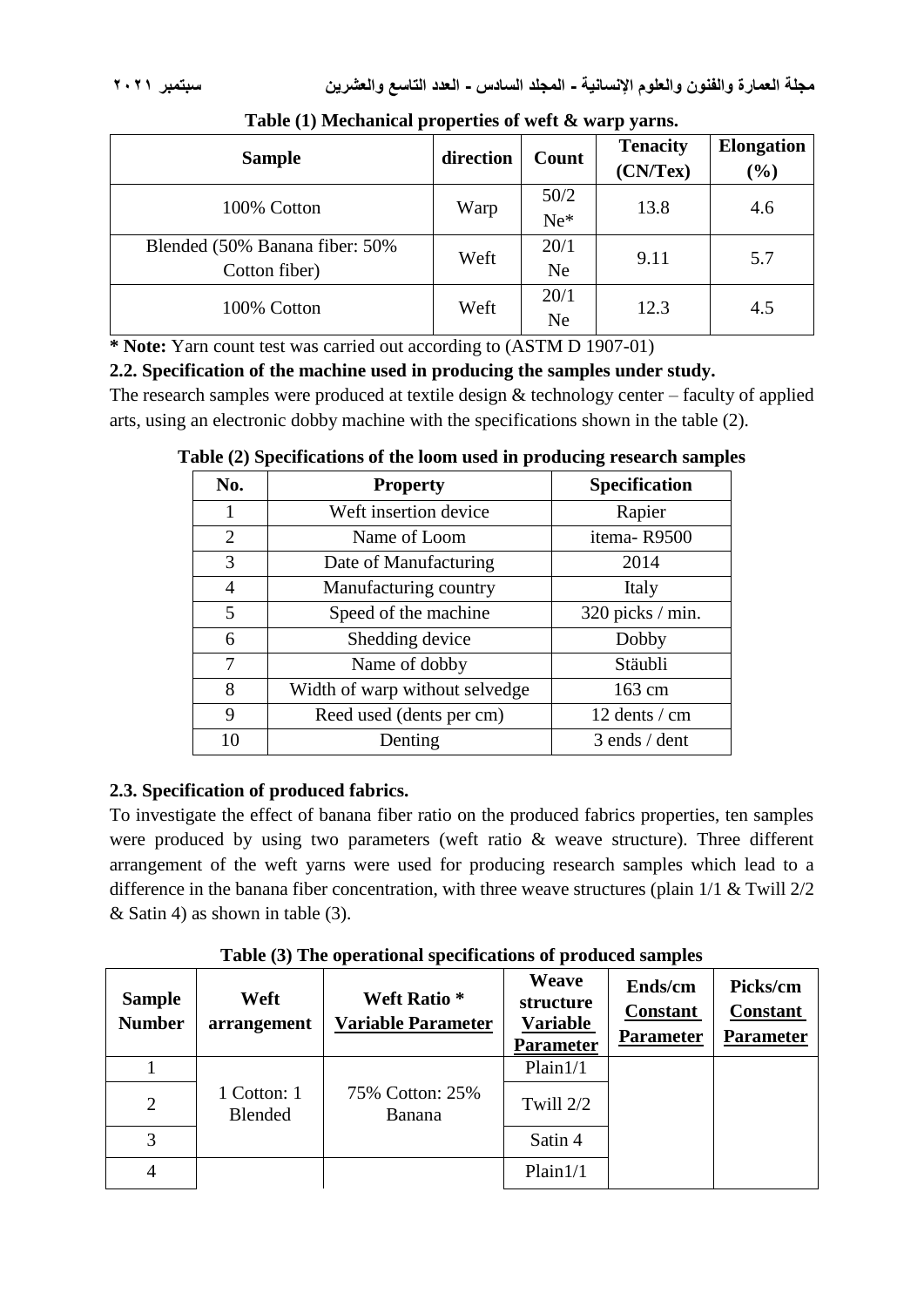**مجلة العمارة والفنون والعلوم اإلنسانية - المجلد السادس - العدد التاسع والعشرين سبتمبر 2021**

| 5               | 1 Cotton: 2<br>Blended | 66.6 % Cotton:<br>33.4% Banana    | Twill 2/2 | 36 |    |
|-----------------|------------------------|-----------------------------------|-----------|----|----|
| 6               |                        |                                   | Satin 4   |    |    |
| 7               |                        |                                   | Plain1/1  |    |    |
| 8               | <b>Blended</b>         | 50% Cotton: 50 %<br><b>Banana</b> | Twill 2/2 |    | 21 |
| 9               |                        |                                   | Satin 4   |    |    |
| 10<br>(Control) | Cotton                 | 100% Cotton                       | Plain1/1  |    |    |

**\*Note:** Appendix (A) shows calculations of weft ratio for produced fabrics.

### **2.4. Measurements and Testing**

Tests were carried out on produced samples to evaluate mechanical properties.

### **2.4.1. Weight test**

This test was carried out according to the American Standard Specification of (ASTM D3776 -  $(09)$ .  $(12)$ 

### **2.4.2. Thickness test**

This test was carried out according to the American Standard Specification of (ASTM D1777  $-96(2015)$ . <sup>(13)</sup>

### **2.4.3. Tensile strength and Elongation test (Grab method):**

This test was carried out by using (SDL ATLAS tester) according to (ASTM D5034 -09 (2013).  $(14)$ 

### **2.4.4. Tearing Strength (Elmendorf method)**

This test was carried out by using (SDL ATLAS tester) according to (ASTM D1424 -09 (2013).  $(15)$ 

### **2.4.5: Abrasion resistance test (mass loss):**

This test was carried out by using (Martindale Abrasion Tester) according to (ASTM D4966  $-10$ ). <sup>(16)</sup>

# **III. Result and Discussion:**

This part is dealing with the test results that were carried out for all produced samples. it is also concerned with studying the effect of the research variables on the produced samples properties. The following table (4) shows the results of tests applied to the produced Banana / cotton fabrics.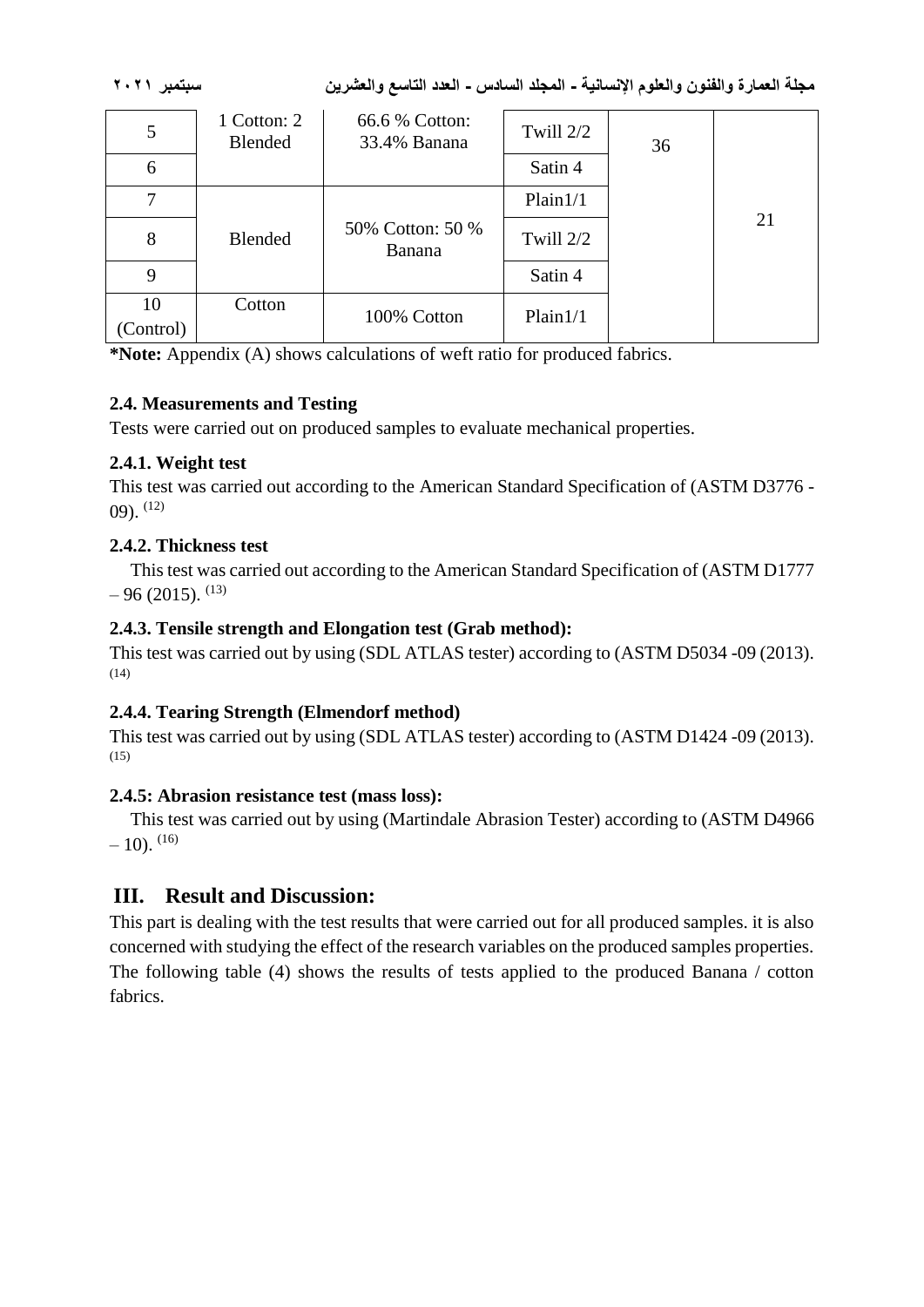|                | <b>Parameter</b> | <b>Variable</b>    | 17                  | <b>Results</b>    |                                                    |                                 |                              |                             |                                                                         |                                                 |
|----------------|------------------|--------------------|---------------------|-------------------|----------------------------------------------------|---------------------------------|------------------------------|-----------------------------|-------------------------------------------------------------------------|-------------------------------------------------|
|                |                  |                    |                     |                   |                                                    |                                 |                              |                             |                                                                         |                                                 |
| Sample Number  | Weft Ratio       | structure<br>Weave | Weight<br>$(g/m^2)$ | Thickness<br>(mm) | Tensile Strength<br>$\widehat{\mathbf{z}}$<br>warp | $($ % $)$<br>Elongation<br>Warp | Tensile Strength<br>weft (N) | Elongation<br>(9/6)<br>Weft | strength<br>$\widehat{\boldsymbol{\mathcal{E}}}$<br>Weft<br><b>Tear</b> | $\widetilde{(\cdot)}$<br>Abrasion<br>resistance |
| $\mathbf{1}$   | 25%              | Plain<br>1/1       | 145                 | 0.34              | 380.3                                              | 22.5                            | 257.7                        | $\overline{7}$              | 42.14                                                                   | 1.21                                            |
| $\overline{2}$ | Cotton<br>Banana | Twill<br>2/2       | 143.7               | 0.43              | 364.3                                              | 17.4                            | 223.3                        | 8.4                         | 46                                                                      | 1.38                                            |
| $\overline{3}$ | 75%              | Satin<br>4         | 142.2               | 0.4               | 357.3                                              | 14.5                            | 204.3                        | 9.7                         | 52.9                                                                    | 1.58                                            |

### **Table (4) Produced fabrics testing results**

**Follow table (4) Produced fabrics testing results**

|                     |                       | <b>Variable</b>         | <b>Results</b>          |                            |                     |                            |                              |                        |                             |                               |
|---------------------|-----------------------|-------------------------|-------------------------|----------------------------|---------------------|----------------------------|------------------------------|------------------------|-----------------------------|-------------------------------|
|                     |                       | <b>Parameter</b>        |                         |                            |                     |                            |                              |                        |                             |                               |
| Number<br>Sample    | <b>Weft Ratio</b>     | structure<br>Weave      | Weight<br>$(\rm g/m^2)$ | Thickness<br>$(\text{mm})$ | Strength<br>Tensile | Elongation<br>$-Warp(9/6)$ | -weft<br>Tensile<br>Strength | Elongation<br>Weft (%) | Tear strength<br>$-Weft(N)$ | resistance $(°0)$<br>Abrasion |
| $\overline{4}$      | Banana<br>Cotton      | Plain<br>1/1            | 143.8                   | 0.35                       | 401.7               | 23                         | 225                          | 7.48                   | 41.26                       | 2.17                          |
| 5                   |                       | Twill<br>2/2            | 142.7                   | 0.43                       | 366.3               | 18.2                       | 204                          | 8.92                   | 44.64                       | 2.24                          |
| 6                   | 66.6%<br>34.4%        | Satin<br>$\overline{4}$ | 141.3                   | 0.41                       | 358.7               | 15.8                       | 202                          | 9.52                   | 50.4                        | 2.68                          |
| $\overline{7}$      |                       | Plain<br>1/1            | 141.7                   | 0.34                       | 405.7               | 24.6                       | 180.7                        | 7.83                   | 39.84                       | 2.47                          |
| 8                   | Cotton 50 %<br>Banana | Twill<br>2/2            | 138.9                   | 0.42                       | 373.3               | 19                         | 166.3                        | 9.57                   | 42.9                        | 2.65                          |
| 9                   | 50 %                  | Satin<br>4              | 137.5                   | 0.4                        | 366.3               | 17.1                       | 158                          | 10.95                  | 48.4                        | 3.1                           |
| 10<br>(Con<br>trol) | Cotton<br>100 %       | Plain<br>1/1            | 147.1                   | 0.33                       | 372.3               | 21.2                       | 252.7                        | 7.2                    | 43.14                       | 1.83                          |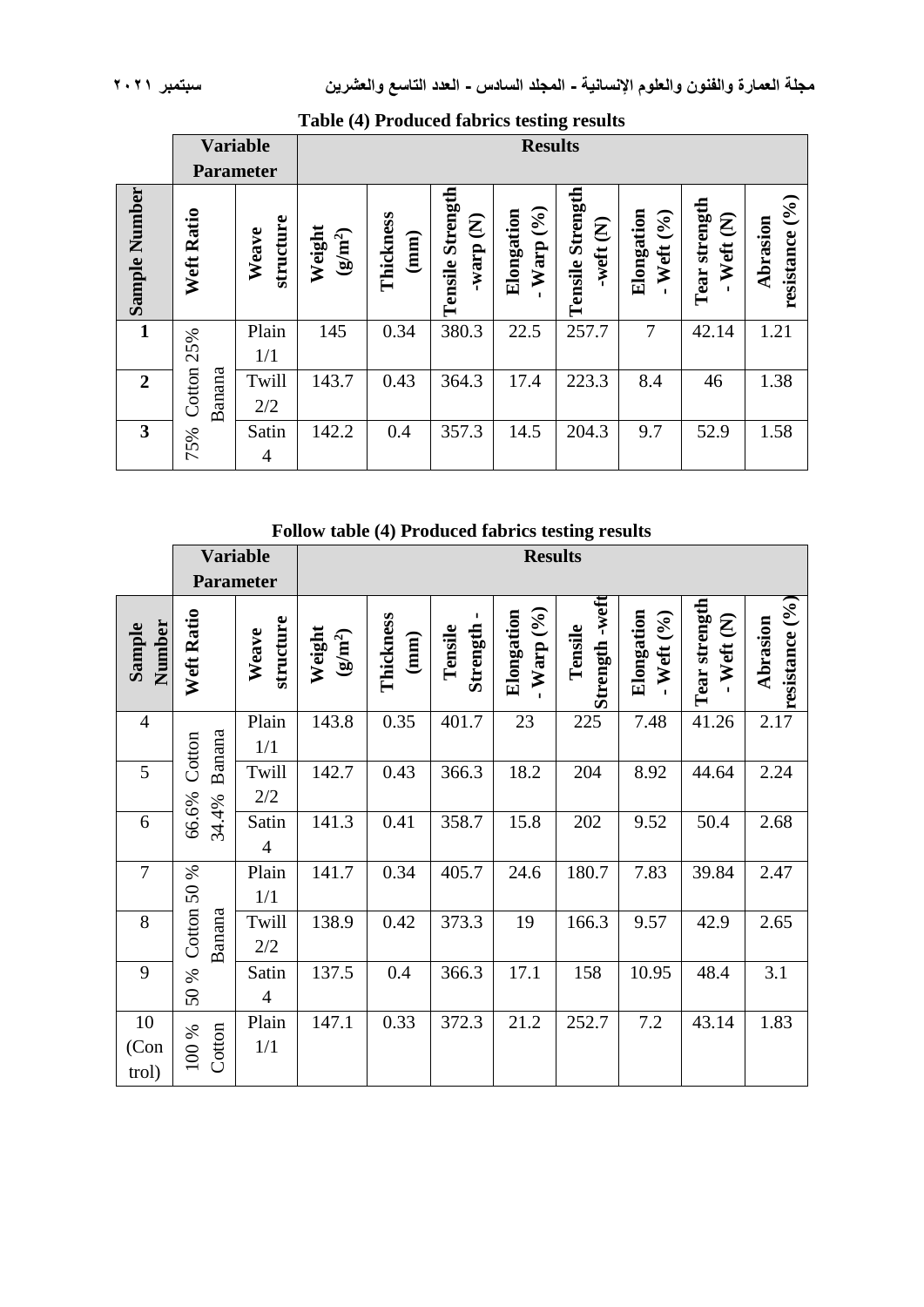### **3-1: Tensile strength in warp direction:**

Table (4) and figure (1) shows the results of Tensile strength in warp direction test carried out on the produced samples using the following parameters: different ratio of banana fibres in weft direction & weave structure.



**Fig. (1) Effect of banana fibre ratio & weave structure on tensile strength -warp.**

**Table (5) Regression equation and quadratic coefficient for the effect of banana fibre ratio on fabric tensile strength in warp direction for produced samples.**

| <b>Weave structure</b>      | <b>Regression equation</b> | $\mathbf{R}^2$ |
|-----------------------------|----------------------------|----------------|
| Plain $1/1$                 | $y = 90.736x + 363.11$     | 0.7144         |
| Twill $2/2$                 | $y = 36.865x + 354.65$     | 0.9849         |
| Satin 4                     | $y = 37.371x + 347.26$     | 0.9638         |
| . Tana'la atusu atle rriame | Danana Chus natio          |                |

Where,  $y =$  Tensile strength-warp  $x =$  Banana fibre ratio

# **3-1-1: Effect of banana fiber ratio on tensile strength in warp direction:**

From table (4&5) and figure (1) it can be noticed that, there is a direct relation between the tensile strength in warp direction and the ratio of banana fibres. This is because of the increase in the banana fibres ratio in picks per centimetre which have lowest density (**1.35 g/cm<sup>3</sup>** ) compared to cotton leads to increases the (banana/cotton) yarn volume, so that the yarns which are bulkier increases the warp crimp leading to an increase in the fabric tensile strength in the warp direction.

Sample (7) with weft ratio (50% banana: 50% cotton) and weave structure plain 1/1 has scored highest rates of tensile strength in warp direction compared to control sample (10).

\* **Note:** comparison was taken place between the sample which has a high percentage of banana fibers (sample 7) and the sample without banana fiber (control sample 10) with the same weave structure for both samples, plain 1/1.

### **3-1-2: Effect of weave structure on tensile strength in warp direction:**

From table (4) and figure (1) there is an inverse relationship between the float length and tensile strength in warp direction, the structure which has lowest float length (**plain 1/1**) has recorded higher rates of fabric tensile strength in warp direction followed by (**twill 2/2, satin 4)**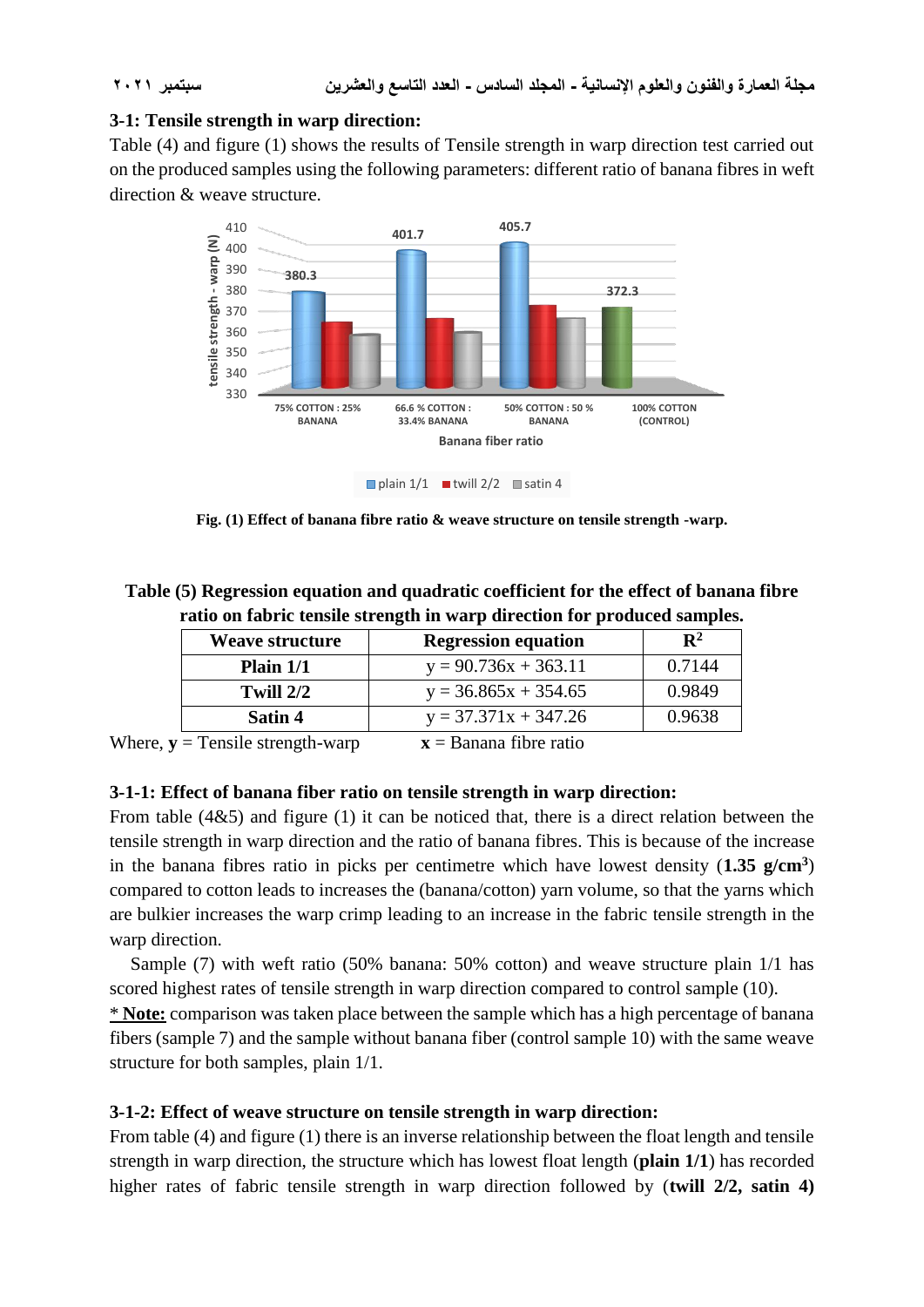**مجلة العمارة والفنون والعلوم اإلنسانية - المجلد السادس - العدد التاسع والعشرين سبتمبر 2021**

respectively. This is due to the decrease in the float length increases the number of the intersections in the fabrics and increases the warp crimp, as a result the fabric tensile strength in warp direction increased.

### **3-2: Elongation in warp direction:**

Table (4) and figure (2) shows the results of elongation in warp direction test carried out on the produced samples using parameters mentioned before.



plain  $1/1$  twill  $2/2$  satin 4

**Fig. (2) Effect of banana fibre ratio & weave structure on elongation -warp. Table (6) Regression equation and quadratic coefficient for the effect of banana fibre ratio on fabric elongation in warp direction for produced samples.**

| <b>Weave structure</b> | <b>Regression equation</b> | $\mathbf{R}^2$ |
|------------------------|----------------------------|----------------|
| Plain $1/1$            | $y = 8.5736x + 20.269$     | 0.9887         |
| Twill $2/2$            | $y = 6.1784x + 15.968$     | 0.9654         |
| Satin 4                | $y = 10.04x + 12.172$      | 0.9654         |
| --                     | T.                         |                |

Where,  $\mathbf{v} =$  Elongation -warp  $\mathbf{x} =$  Banana fibre ratio

### **3-2-1: Effect of banana fiber ratio on elongation in warp direction:**

From table (4&6) and figure (2) it is obvious that there is a direct relation between the elongation in warp direction and the ratio of banana fibres. This is due to the density of banana fibre is  $(1.35 \text{ g/cm}^3)$  <sup>(17)</sup>, whereas the density of cotton fibre is  $(1.54 \text{ g/cm}^3)$ . So the fabrics which have more percentage of banana fiber in wefts increases the warp crimp leading to an increase in the fabric elongation in the warp direction.

Density is defined as mass divided by volume, owing to this formula there is an inverse relationship between density and volume, as the fiber density decreases the volume of fibers increases and vice versa.

Sample (7) with weft ratio (50% banana: 50% cotton) and weave structure plain 1/1 has scored highest rates of elongation in warp direction compared to control sample (10).

### **3-2-2: Effect of weave structure on elongation in warp direction:**

From table (4) and figure (2) it can be noticed that, there is an inverse relationship between the float length and elongation in warp direction, the structure which has lowest float length (**plain 1/1**) has recorded higher rates of fabric elongation in warp direction followed by (**twill 2/2, satin 4**) respectively. This is owing to the decrease in the float length increases the number of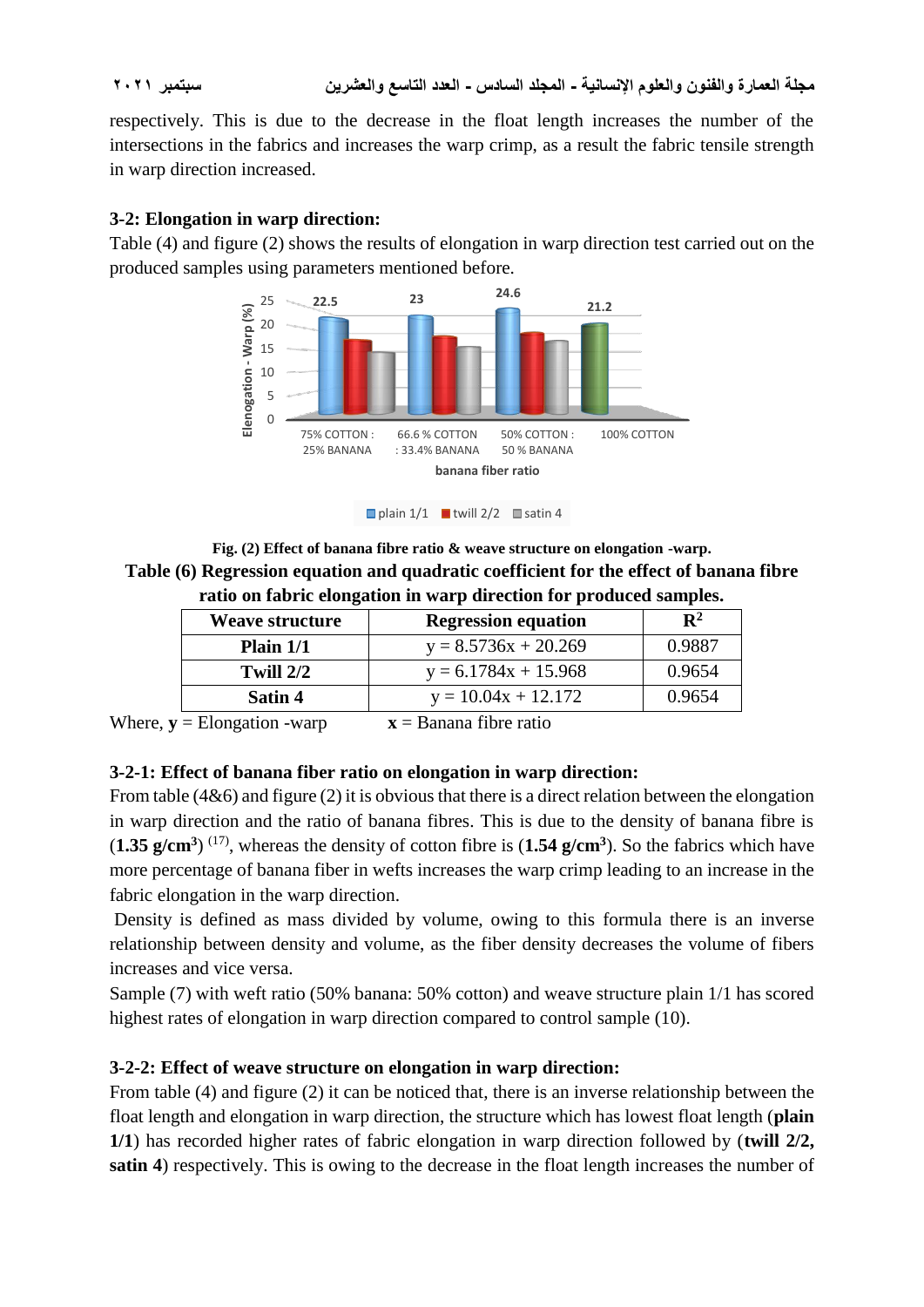the intersections in the fabrics and increases the warp crimp, as a result the fabric elongation in warp direction increased.

### **3-3: Tensile strength in weft direction:**

Table (4) and figure (3) shows the results of Tensile strength in warp direction test carried out on the produced samples using parameters mentioned before.



**Fig. (3) Effect of banana fibre ratio & weave structure on tensile strength -weft.**

**Table (7) Regression equation and quadratic coefficient for the effect of banana fibre ratio on fabric tensile strength in weft direction for produced samples.**

| <b>Weave structure</b> | <b>Regression equation</b> | $\mathbb{R}^2$ |
|------------------------|----------------------------|----------------|
| Plain $1/1$            | $y = -302.23x + 330.34$    | 0.99           |
| Twill $2/2$            | $y = -227.88x + 280.21$    |                |
| Satin 4                | $y = -196.39x + 259.06$    | 0.9169         |
|                        |                            |                |

Where,  $\mathbf{v} =$  Tensile strength-weft  $\mathbf{x} =$  Banana fibre ratio

### **3-3-1: Effect of banana fiber ratio on tensile strength in weft direction:**

From table (4&7) and figure (3) it can be noticed that, there is an inverse relation between the tensile strength in weft direction and the ratio of banana fibres. This is due to Blended yarn (50% Banana: 50% Cotton) as weft yarn has a low tenacity, 9.11 CN/Tex compared to 100 % cotton which has a tenacity, 12.3 CN/Tex, as shown in table (1).

Control sample (10) with weft ratio (100% cotton, without banana fiber) and weave structure plain 1/1 has scored highest rates of tensile strength in weft direction compared to sample (7).

### **3-3-2: Effect of weave structure on tensile strength in weft direction:**

From table (4) and figure (3) it can be seen that, there is a direct relationship between the number of intersections in weave structure and elongation in weft direction, the structure which has a high number of intersections (**plain 1/1**) has recorded higher rates of fabric elongation in weft direction followed by (**twill 2/2, satin 4**) respectively. This is owing to increase the number of the interlacements per unit area in the produced fabrics leads to increase the weft crimp, as a result the fabric elongation in weft direction increased.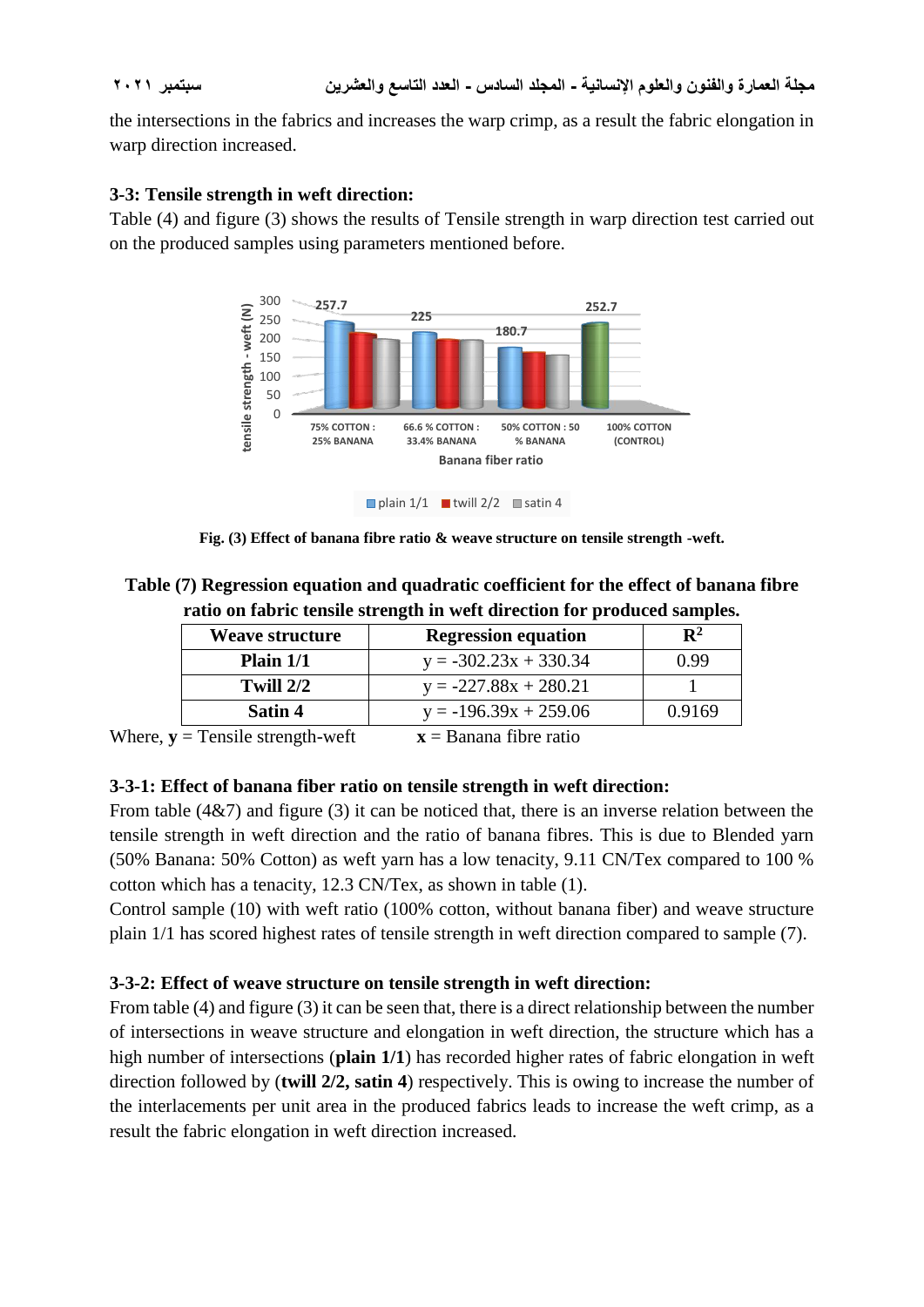### **3-4: Elongation in weft direction:**

Table (4) and figure (4) shows the results of elongation in weft direction test carried out on the produced samples using parameters mentioned before.



**Fig. (4) Effect of banana fibre ratio & weave structure on elongation -weft.**

**Table (8) Regression equation and quadratic coefficient for the effect of banana fibre ratio on fabric elongation in weft direction for produced samples.**

| <b>Weave structure</b> | <b>Regression equation</b> | $\mathbf{R}^2$ |
|------------------------|----------------------------|----------------|
| Plain $1/1$            | $y = 3.1502x + 6.2984$     | 0.925          |
| Twill $2/2$            | $y = 4.5729x + 7.311$      | 0.9849         |
| Satin 4                | $y = 5.5066x + 8.0669$     | 0.809          |
| $-1$                   | $\sim$ $\sim$              |                |

Where,  $\mathbf{v} =$  Elongation -weft  $\mathbf{x} =$  Banana fibre ratio

### **3-4-1: Effect of banana fiber ratio on elongation in weft direction:**

From the previous table (4&8) and figure (4) it is clear that there is a direct relationship between the elongation in weft direction and the ratio of banana fibres. This is owing to the stress– strain behaviour of Blended yarn (50% Banana: 50% Cotton) which has elongation (5.7 %), whereas the elongation of 100% cotton is  $(4.5\%)$ . So, as a result, the yarns which have more elongation percentage give a high fabric elongation in weft direction

Sample (7) with weft ratio (50% banana: 50% cotton) and weave structure plain 1/1 has scored highest rates of elongation in weft direction compared to control sample (10).

### **3-4-2: Effect of weave structure on elongation in weft direction:**

Figure (4) shows that there is a direct relationship between the float length and elongation in weft direction. This is due to that satin 4 structure have a higher porosity between warp and weft yarns compared to plain 1/1, which leads to an increase in the free space in the tested fabric under the jaws of tensile testing machine. So as the result the weft yarns freely stretching in weave structure satin 4 compared to plain 1/1.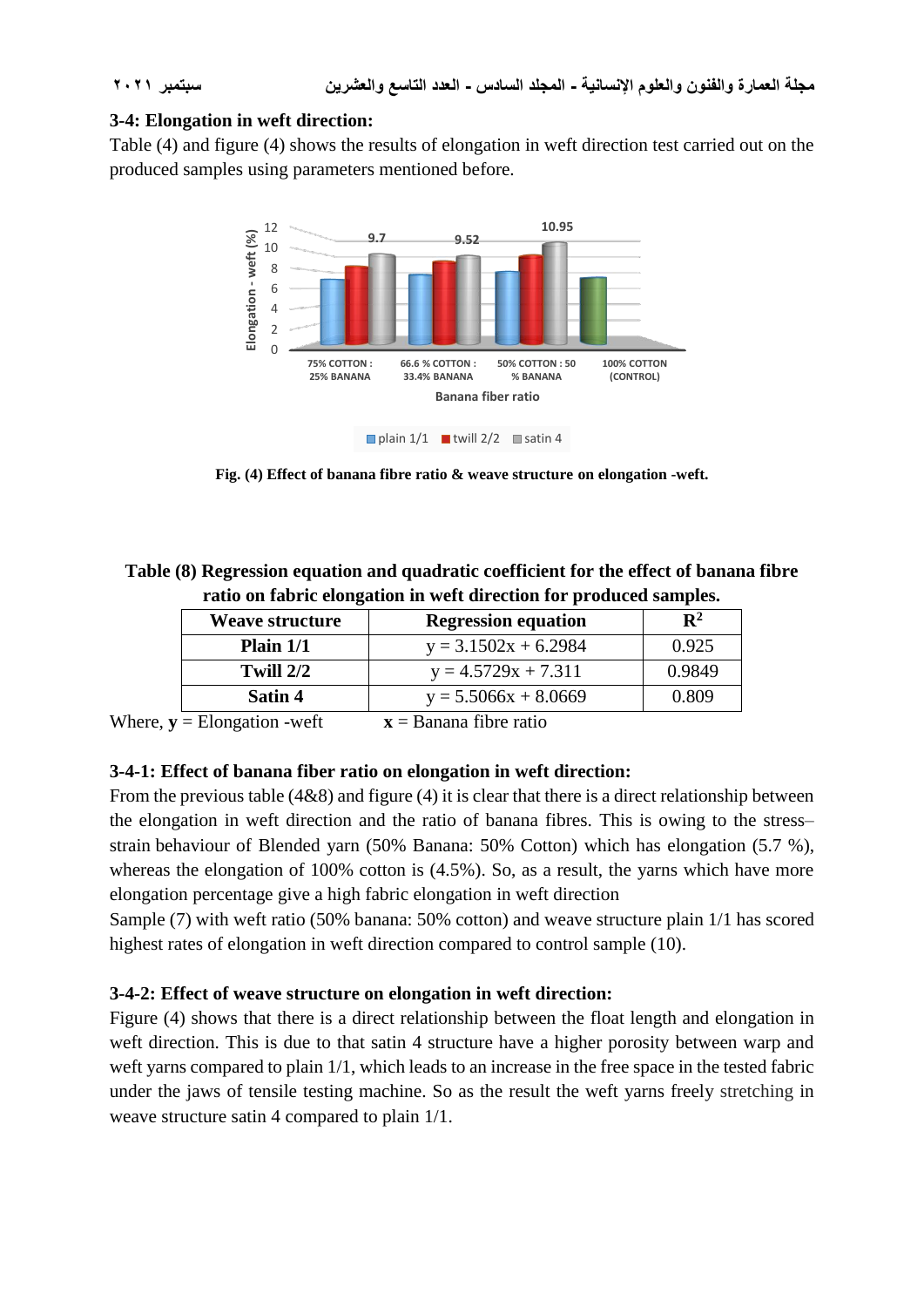### **3-5: Tear strength in weft direction:**

Table (4) and figure (5) shows the results of tear strength in weft direction test carried out on the produced samples using parameters mentioned before.



**Fig. (5) Effect of banana fibre ratio & weave structure on tear strength - weft.**

### **Table (9) Regression equation and quadratic coefficient for the effect of banana fibre ratio on fabric tear strength in weft direction for produced samples.**

| <b>Weave structure</b> | <b>Regression equation</b> | $\mathbf{R}^2$ |
|------------------------|----------------------------|----------------|
| Plain $1/1$            | $y = -9.1095x + 44.372$    | 0.9973         |
| Twill $2/2$            | $y = -12.131x + 48.897$    | 0.9865         |
| Satin 4                | $y = -17.166x + 56.769$    | 0.9382         |
|                        |                            |                |

Where,  $y = \text{Team strength -weft}$   $x = \text{Banana fibre ratio}$ 

### **3-5-1: Effect of banana fiber ratio on tear strength in weft direction:**

From table (4&9) and figure (5) it can be seen that, there is an inverse relation between the tear strength in weft direction and the ratio of banana fibres. This is due to low tenacity of Blended yarn (50% Banana: 50% Cotton) compared to 100 % cotton as weft materials.

Control sample (10) with weft ratio (100% cotton, without banana fiber) and weave structure plain 1/1 has scored highest rates of tear strength in weft direction compared to sample (7).

### **3-5-2: Effect of weave structure on tear strength in weft direction:**

From figure (5) it can be seen that, **(Satin 4)** has recorded the high rates of fabric tear strength in weft direction followed by **(twill 2/2 & plain 1/1)** respectively. This is because of the open structure has more free space as a result the weft thread become more freely which causes increase on fabric tear strength in weft direction and vice versa.

### **3-6: Abrasion resistance:**

Table (4) and figure (6) shows the results of abrasion resistance test carried out on the produced samples using parameters mentioned before.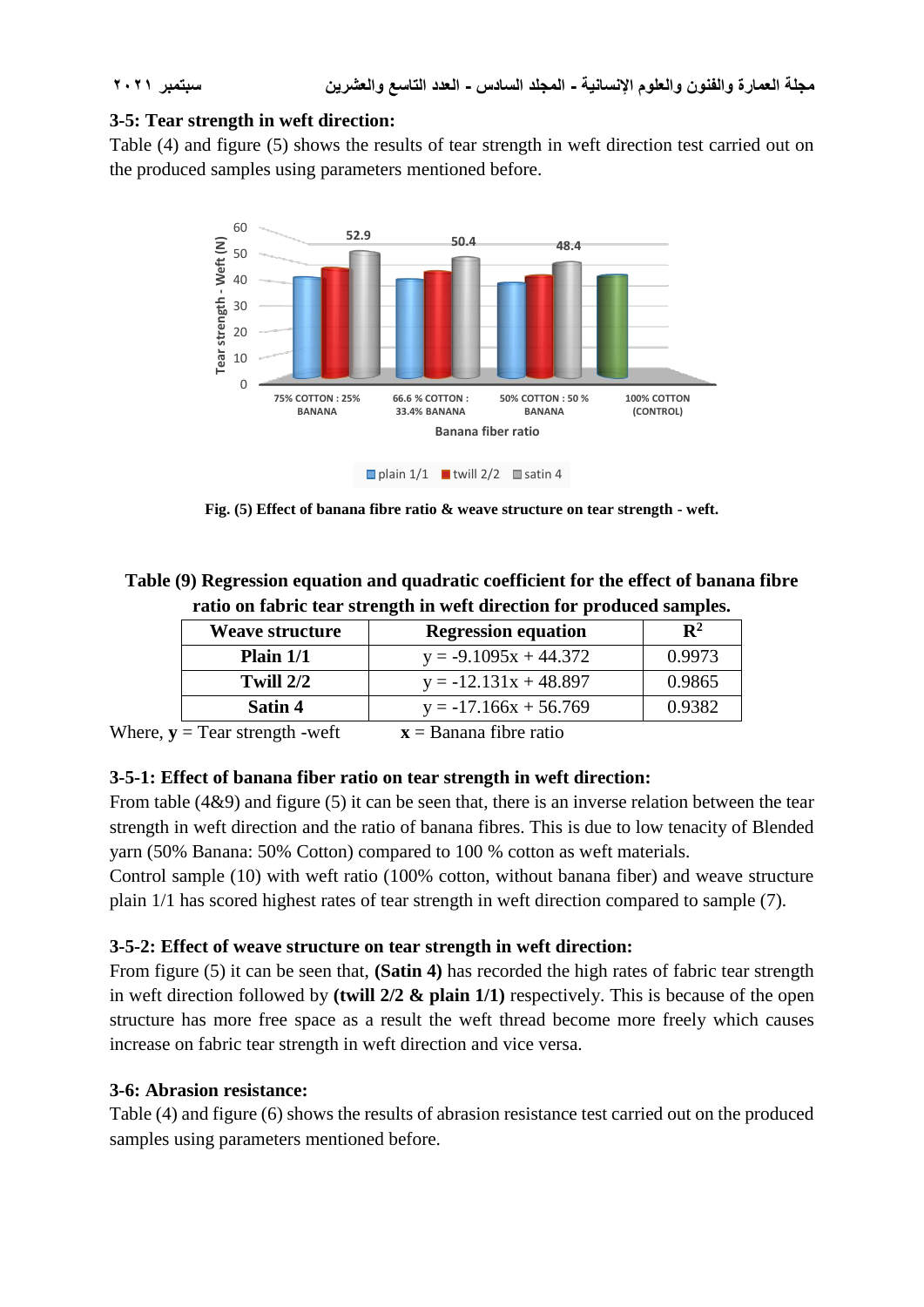

**Fig. (6) Effect of banana fibre ratio & weave structure on abrasion resistance (after 2000 cycle).**

### **Table (10) Regression equation and quadratic coefficient for the effect of banana fibre ratio on fabric abrasion resistance for produced samples.**

| Weave structure              | <b>Regression equation</b> | $\mathbf{R}^2$ |
|------------------------------|----------------------------|----------------|
| Plain $1/1$                  | $y = 4.5869x + 0.2926$     | 0.7861         |
| Twill $2/2$                  | $y = 4.7141x + 0.3866$     | 0.8562         |
| Satin 4                      | $y = 5.5824x + 0.4362$     | 0.8186         |
| respondence of resident loss | -- Danana Chus natio       |                |

Where,  $\mathbf{v}$  = percentage of weight loss  $\mathbf{x}$  = Banana fibre ratio

### **3-6-1: Effect of banana fiber ratio on abrasion resistance:**

It can be noticed from table  $(4&10)$  and figure (6) that, there is a direct relationship between the weight loss percentage and the ratio of banana fibres. Because of the blended yarn (banana/ cotton) has a low tenacity compared to 100 % cotton as weft materials as shown in table (1), which leads to decrease in the abrasion resistance.

Control sample (10) with weft ratio (100% cotton, without banana fiber) and weave structure plain 1/1 has scored highest rates of abrasion resistance compared to sample (7).

### **3-5-2: Effect of weave structure on abrasion resistance:**

It can be observed from figure (6) that, (**plain 1/1**) has recorded the highest rates of fabric abrasion resistance followed by (**twill 2/2 & satin 4**) respectively. This is because of the compact structure which has a high number of the intersections, leads to decrease in the float length on the surface of the fabric which facing the abrading fabric so as the result the abrasion resistance increases.

# **IV. Conclusions:**

This study has established that the mechanical properties of (banana/ cotton) woven fabrics are influenced by its constructional parameters such as the weft arrangement which lead to different banana fibre ratios in weft direction and weave structure. The result of the experimental work and trials undertaken in this research evidently showed that:

• The tensile strength in warp direction, elongation in both directions tends to increase with the increase of banana fibers ratio in produced samples.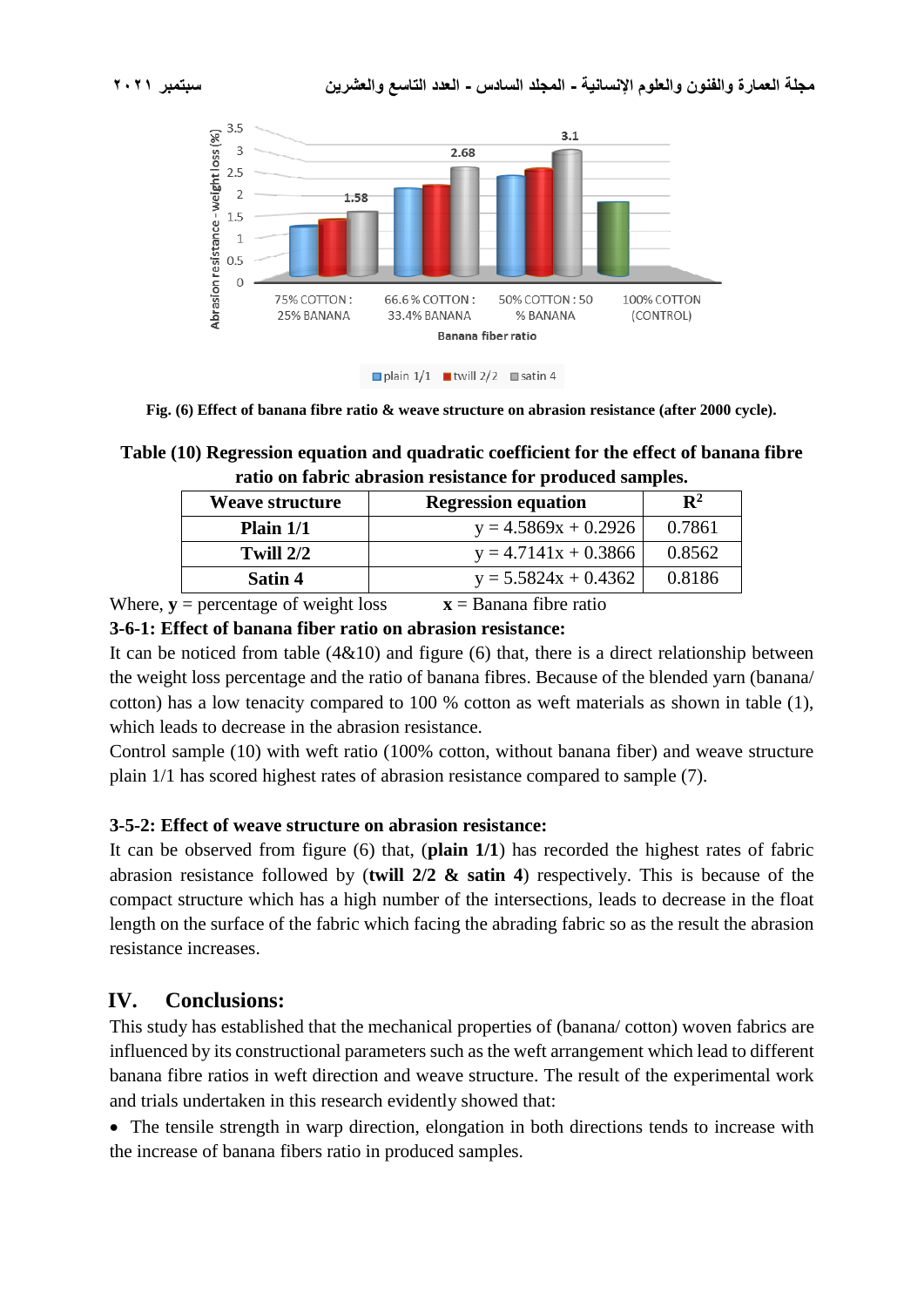It was noticed that, the banana fiber ratio has inverse relationship with the tensile strength in weft direction, tear strength in weft direction and abrasion resistance.

• The banana/ cotton samples with weave structure plain  $1/1$  have recorded the highest rates of tensile strength in warp direction, tensile strength in weft direction, elongation in warp direction and abrasion resistance.

• Produced samples with weave structure satin 4 have scored the highest values in fabrics tear strength in weft direction and elongation in weft direction

# **V. Appendix (A):**

### **Table shows calculations of weft ratio for produced fabrics.**

| Sample No. | Weft arrangement              | Ratio between<br>weft picks [1]    | $(50\% \text{ cotton: } 50\%$<br>*Note: blend yarn<br>Ratio between<br>weft picks [2]<br>banana) | Final weft ratio in<br>produced fabric |
|------------|-------------------------------|------------------------------------|--------------------------------------------------------------------------------------------------|----------------------------------------|
| 1 to 3     | 1 Cotton: 1<br><b>Blended</b> | 50% Blended<br>$50\%$ cotton +     | $(25% \t{bannan } +$<br>$50\%$ cotton +<br>$25%$ cotton)                                         | 75% Cotton:<br>25% Banana              |
| 4 to 6     | 1 Cotton: 2<br><b>Blended</b> | 66.6% Blended<br>$33.3\%$ cotton + | $(33.3%$ banana +<br>33.3% $cotton +$<br>33.3% cotton)                                           | 66.6% Cotton:<br>33.4% Banana          |
| 7 to 9     | Blended                       | <b>Blended</b><br>100%             | $+50\%$ cotton)<br>$(50\%$ banana                                                                | 50% Cotton:<br>50% Banana              |

# **From the following explains we can investigate the calculations of final weft ratio in produced fabrics:**

• In the first weft arrangement (1 cotton: 1 Blended), the ratio between the weft picks will be (**50% cotton**: 50% Blended) as seen in equation [1], whereas the blended yarn consist of (50% Banana: 50% cotton) so that the 50% Blended in equation [1] will be divided to (**25% cotton: 25% Banana**), the final equation [2] will be  $(50\% \text{ cotton} + (25\% \text{ Banana} + 25\% \text{ cotton}))$  by summation the percentage of similar material. The final weft ratio in samples number 1,2& 3 will be (75% cotton: 25% Banana).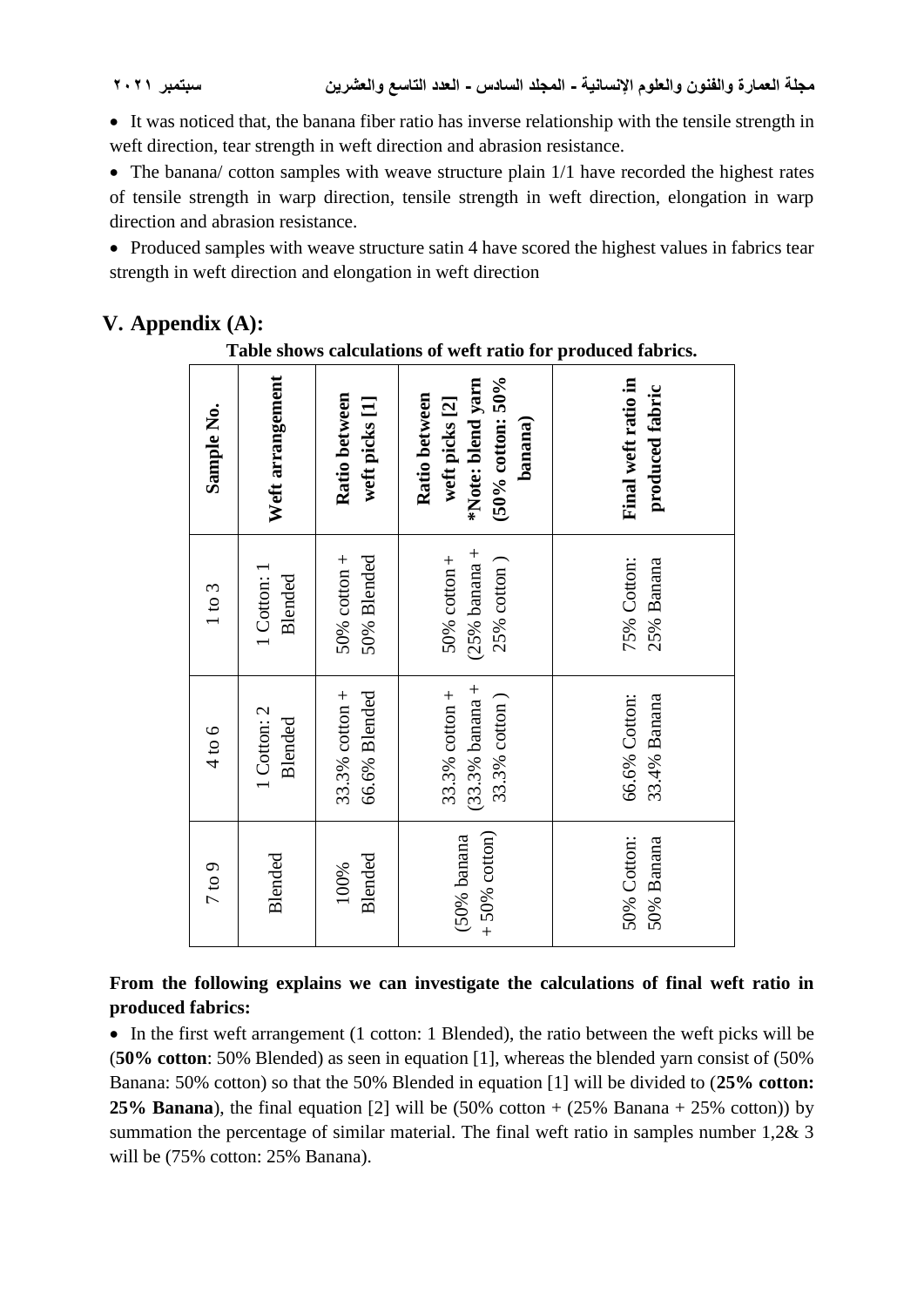• In the second weft arrangement (1 cotton: 2 Blended), the ratio between the weft picks will be (**33.4% cotton**: 66.6% Blended) as seen in equation [1], whereas the blended yarn consist of (50% Banana: 50% cotton) so that the 66.6% in equation [1] Blended will be divided to (**33.3% cotton: 33.3% Banana**), the final equation [2] will be (33.4% cotton + (33.3% Banana + 33.3% cotton)) by summation the percentage of similar material. The final weft ratio in samples number 4,5& 6 will be (66.6% cotton: 33.4% Banana).

# **References:**

1. Ramesh, M., Atreya, T., Aswin, U., Eashwar, H. and Deepa, C., (2014). "Processing and Mechanical Property Evaluation of Banana Fiber Reinforced Polymer Composites". Procedia Engineering, 97, pp.563-572.

2. Amir, N., Kamal Ariff Zainal Abidin, and Faizzaty Binti Md Shiri. (2017) " Effects of Fiber Configuration on Mechanical Properties of Banana Fibre/PP/MAPP Natural Fibre Reinforced Polymer Composite." Procedia Engineering 184: 573–80.

3. Tholkappiyan E.,  $(2016)$ " A Preliminary Study for Improving the Banana Fibre Fineness using Various Chemical Treatments". Global Journal of Researches in Engineering, 16 (3): 17- 22

4. Nazire Deniz Yılmaz, Mine Sulak, Kenan Yılmaz & G M Arifuzzaman Khan, (2017) "Effect of chemical treatments on physio-chemical properties of fibers from banana fruit and bunch stems " Indian Journal of Fibre & Textile, vol. 42: pp.111-117

5. K J Vishnu Vardhini, R Murugan, C Tamil Selvi, R Surjit, (2016) "Optimization of alkali treatment of banana fibers on lignin removal" Indian Journal of fiber & Textile, vol. 41: pp.156- 160

6. A.s.s. Mbwana, L. Ngode, K. V. Seshu, R. A. Sikora, (1998) Aguide to growing bananas in the eastern African highlands", international centre of insect physiology and ecology:11-15.

7. Shah, Hetal, B. Srinivasulu, and Subhas C. Shit., (2013) Tim Tuence of Banana Fibre Chemical Modification on the Mechanical and Morphological Properties of Woven Banana Fabric/Unsaturated Polyester Resin Composites", Polymers from Renewable Resources 4 (2): 61–84

8. Mariatti, M., Jannah, M., Abu Bakar, A. and Khalil, H., (2008) "Properties of Banana and Pandanus Woven Fabric Reinforced Unsaturated Polyester Composites". Journal of Composite Materials, 42(9), pp.931-941.

9. Abdel Gawad-Nehad M.A., Amin, O.A., Abd El- Moneim-Eman A. A., Abo- Sedera S. A., (2017) " Vegetative growth, Productivity and Fruit Quality of Grande Naine Banana Plants as Influenced by Feldspar and Bio-Fertilization under Sandy Soil", Middle East Journal of Agriculture Research, 6(2), 294-301

10. [https://knoema.com/atlas /Egypt/topics /Agriculture /Crops-Production-Quantity](https://knoema.com/atlas%20/Egypt/topics%20/Agriculture%20/Crops-Production-Quantity) tonne / Bananas -production, (May- 2020)

11. Avunoori M., (2017)" A study on banana fiber clothing ", M.sc thesis, National institute of fashion technology, Mumbai, India: 13-30

12. ASTM D3776 -09 "Standard Test Methods for Mass Per Unit Area (Weight) of Fabric"

13. ASTM D1777 – 96 (2015) "Standard Test Method for Thickness of Textile Materials"

14. ASTM D5034 -09 (2013) "standard Test Method for Breaking Strength and Elongation of Textile Fabrics (Grab Test)"